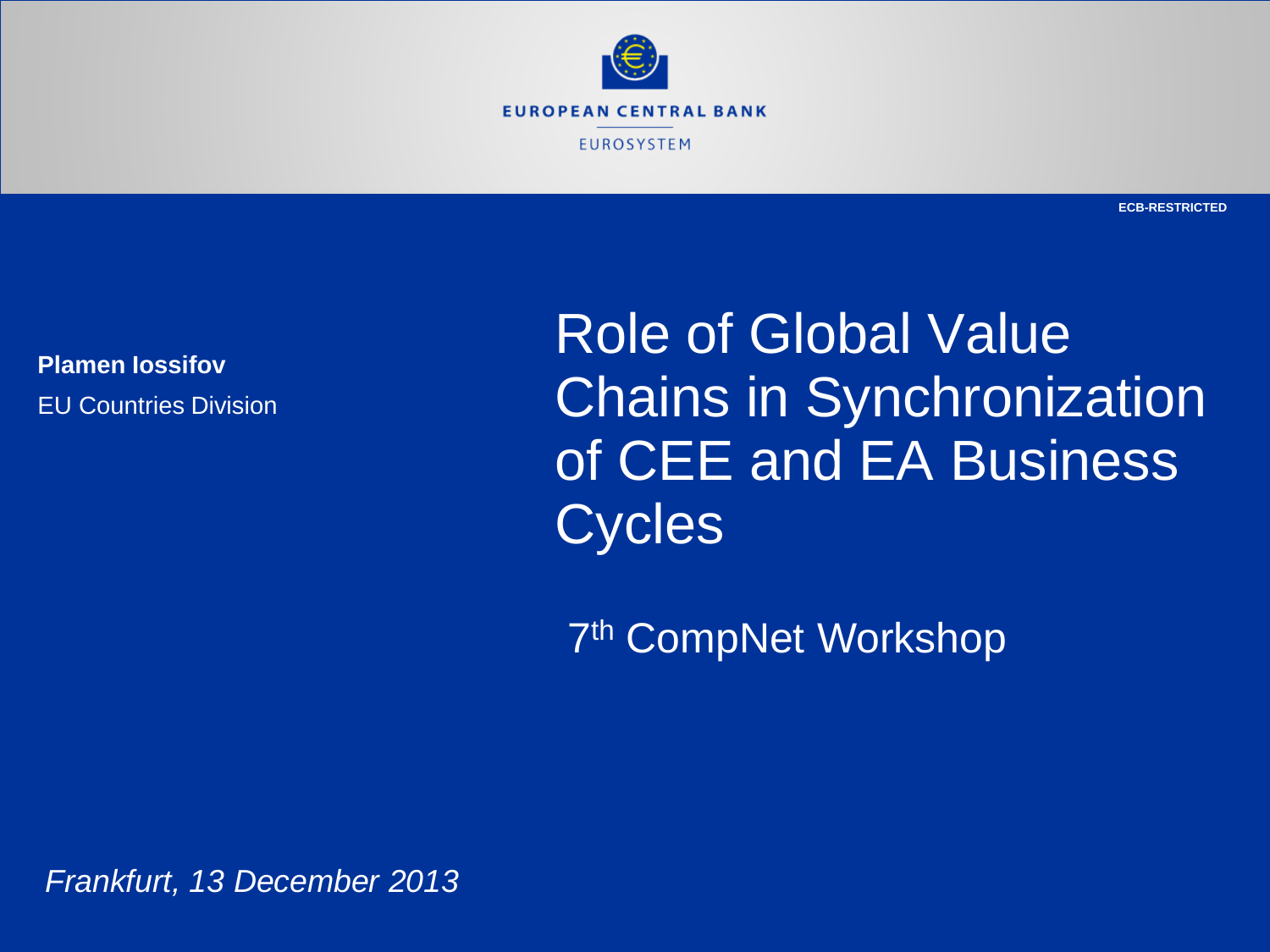### **Overview**

Rubric

- 1 Business cycle co-movements across CEE and EA
- $\mathcal{P}$ Global value chains
- 3 Importance of global value chains for CEE
- 4 Relative position of CEE in global value chains
- 5 Inventory adjustment over the business cycle
- 6 Role of global value chains in CEE and EA output synchronization
- **Conclusion**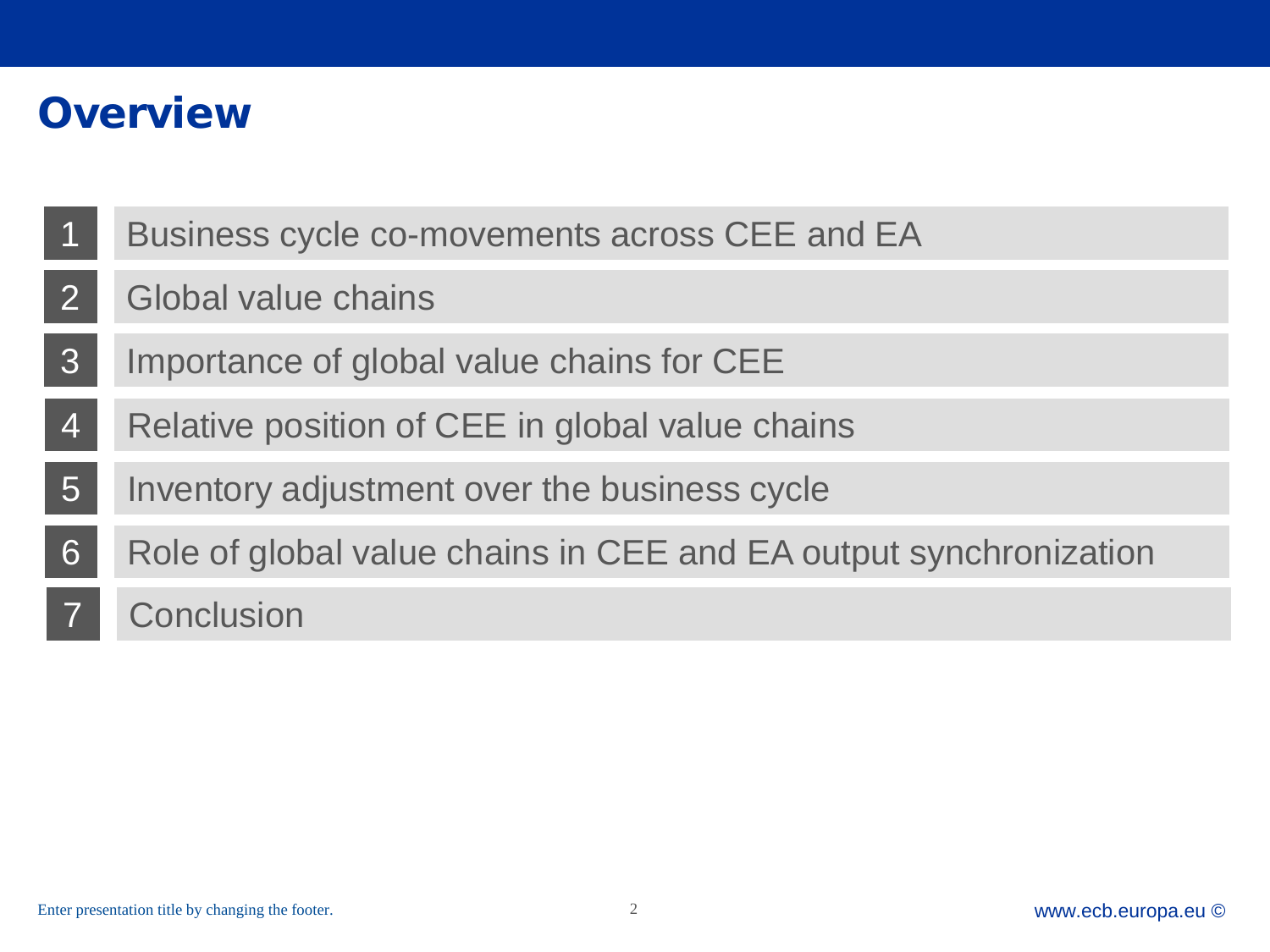### Business Cycle Co-movements across CEE and EA

- Economic activity in CEE and the EA move in sync
- CEE follows the EA with a lag in economic downturns

Rubric

- CEE and EA economies are intertwined via financial and trade links
	- EA is CEE biggest trade partner
	- EA is the biggest provider of FDI in CEE
- International trade transmits business cycle fluctuations around the world
	- Frankel and Rose (1998)
	- Bems, Johnson, and Yi (2010)





Source: Eurostat and ECB staff estimates.

Notes: CEE data are weighted averages of country observations, using country shares in the 2011 GDP for the region, expressed in euros at actual exchange rates. CEE countries used in the chart: Bulgaria, Croatia, Czech Republic, Hungary, Latvia, Lithuania, Poland, and Romania. Historical data for the euro area are based on the present-day country membership in the zone.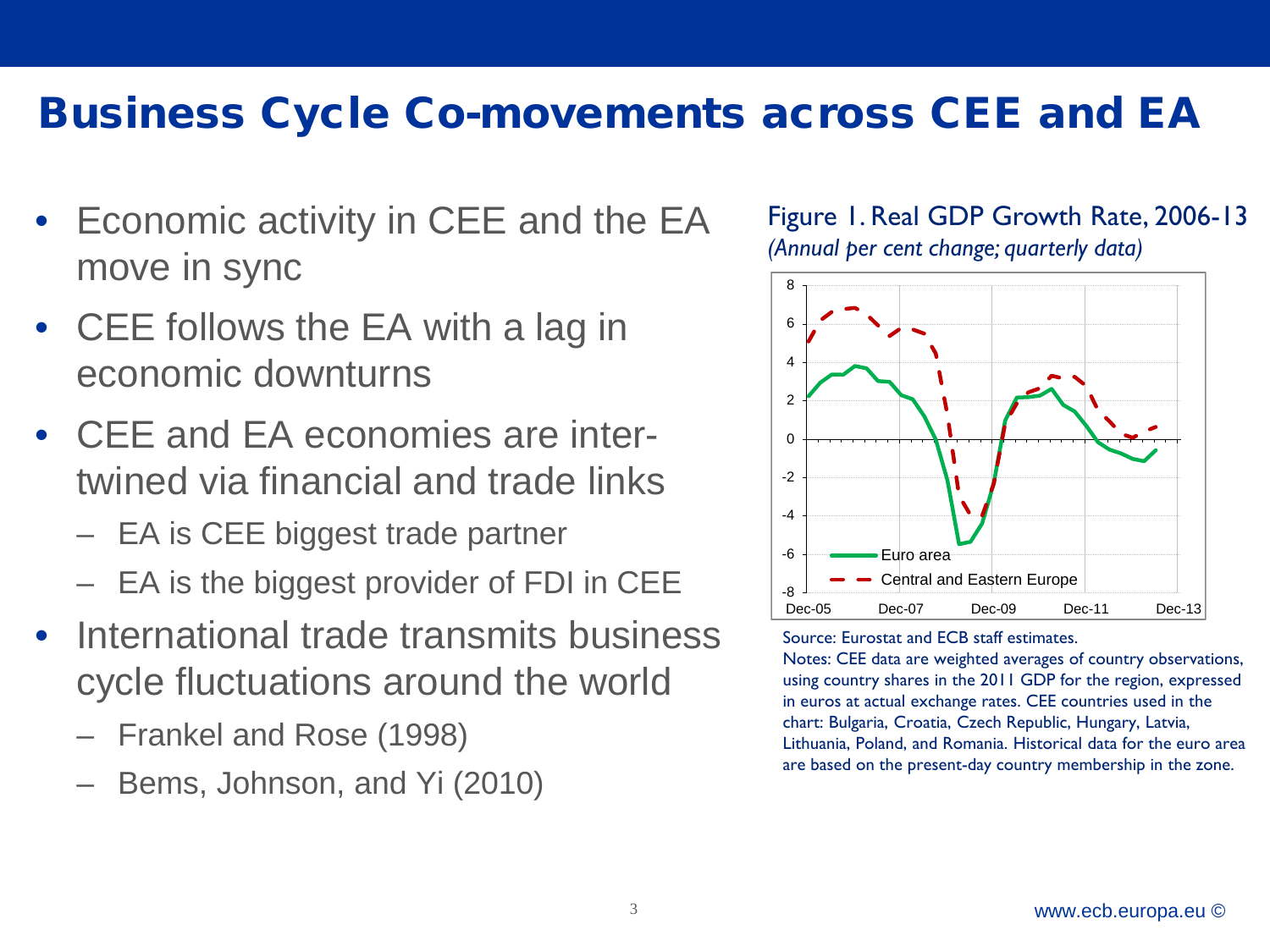## Schematic Presentation of a Global Value Chain

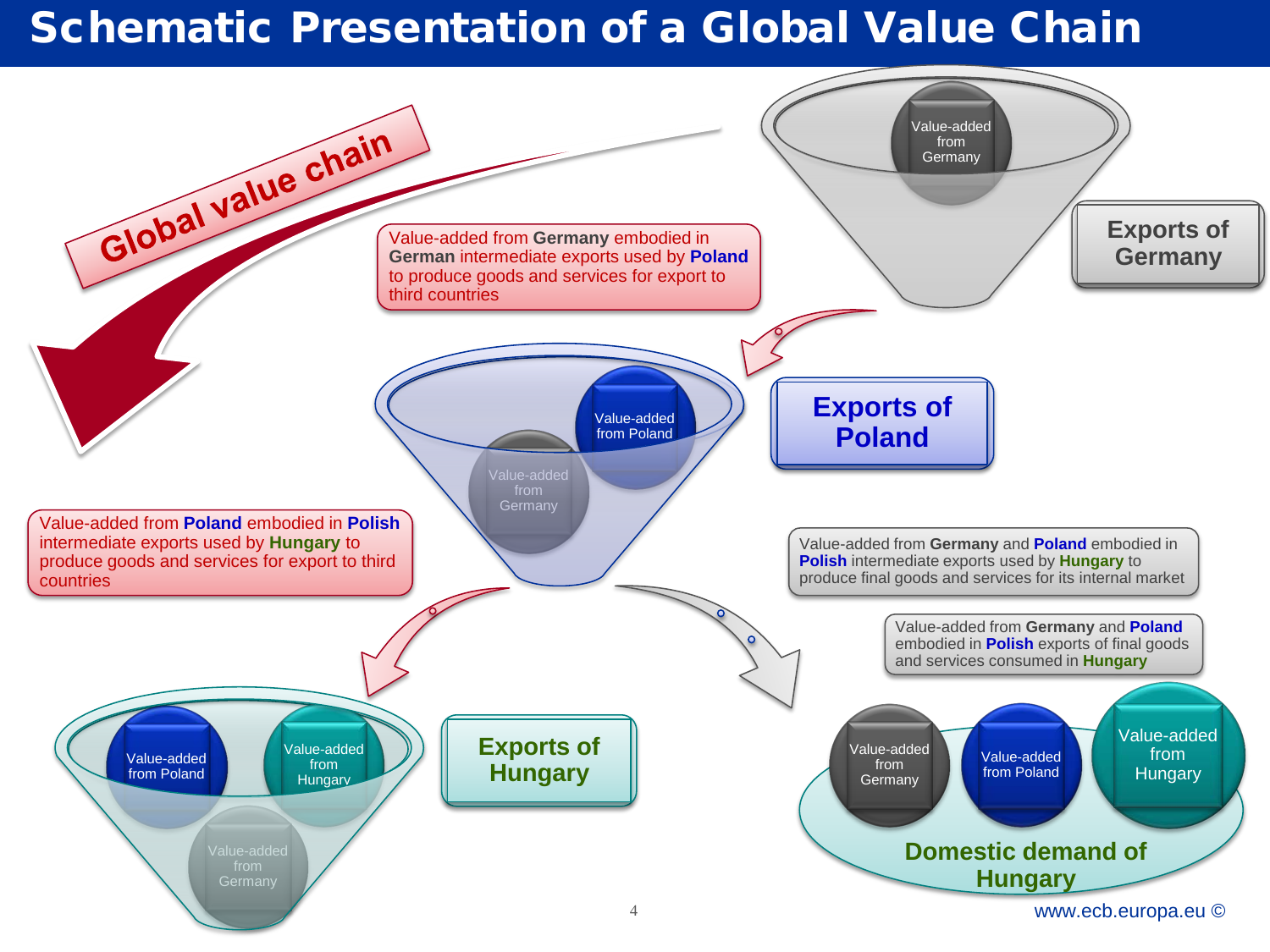## Importance of global value chains for CEE

### Table 1. Degree of Participation in Global Value Chains, 2009

*(percentage points)*

Rubric

|                            | Value added from trade | Value-added from country   | Degree of participation in | Importance of           |
|----------------------------|------------------------|----------------------------|----------------------------|-------------------------|
|                            | partners embodied in   | embodied in trade partners |                            | participation in global |
| Reference country /        | country total exports  | total exports              | global value chains        | value chains for the    |
| Indicator                  | (in % of country total | (in % of country total     | (in % of country total     | national economy        |
|                            | exports)               | exports)                   | exports)                   | (in % of country GDP)   |
|                            | $[100 * FV / EXP]$     | $[100 * IV / EXP]$         | $[100 * (FV+IV) / EXP]$    | $[100 * (FV+IV) / GDP]$ |
| Central and Eastern Europe |                        |                            |                            |                         |
| <b>Bulgaria</b>            | 32.1                   | 15.7                       | 47.8                       | 22.7                    |
| Czech Republic             | 39.4                   | 23.0                       | 62.4                       | 36.8                    |
| Hungary                    | 39.9                   | 16.7                       | 56.6                       | 43.9                    |
| Latvia                     | 25.2                   | 24.3                       | 49.5                       | 21.7                    |
| Lithuania                  | 36.1                   | 4.1                        | 50.2                       | 27.2                    |
| Poland                     | 27.9                   | 20.5                       | 48.3                       | 19.1                    |
| Romania                    | 24.2                   | 21.9                       | 46.1                       | 4.1                     |
| Euro area                  |                        |                            |                            |                         |
| Austria                    | 31.6                   | 24.2                       | 55.8                       | 28.0                    |
| Germany                    | 26.6                   | 22.8                       | 49.5                       | 21.0                    |
| France                     | 24.8                   | 21.1                       | 45.9                       | 10.7                    |
| Italy                      | 20.1                   | 21.7                       | 41.8                       | 9.9                     |
| Other countries            |                        |                            |                            |                         |
| China                      | 32.6                   | 13.4                       | 46.1                       | 12.3                    |
| Japan                      | 14.8                   | 33.0                       | 47.7                       | 6.1                     |
| <b>United States</b>       | 11.3                   | 28.5                       | 39.8                       | 4.5                     |

Source: OECD-WTO Trade in Value Added (TIVA) database and ECB staff estimates.

Notes: FV denotes foreign value-added, IV stands for intermediate domestic value-added, and EXP denotes total exports.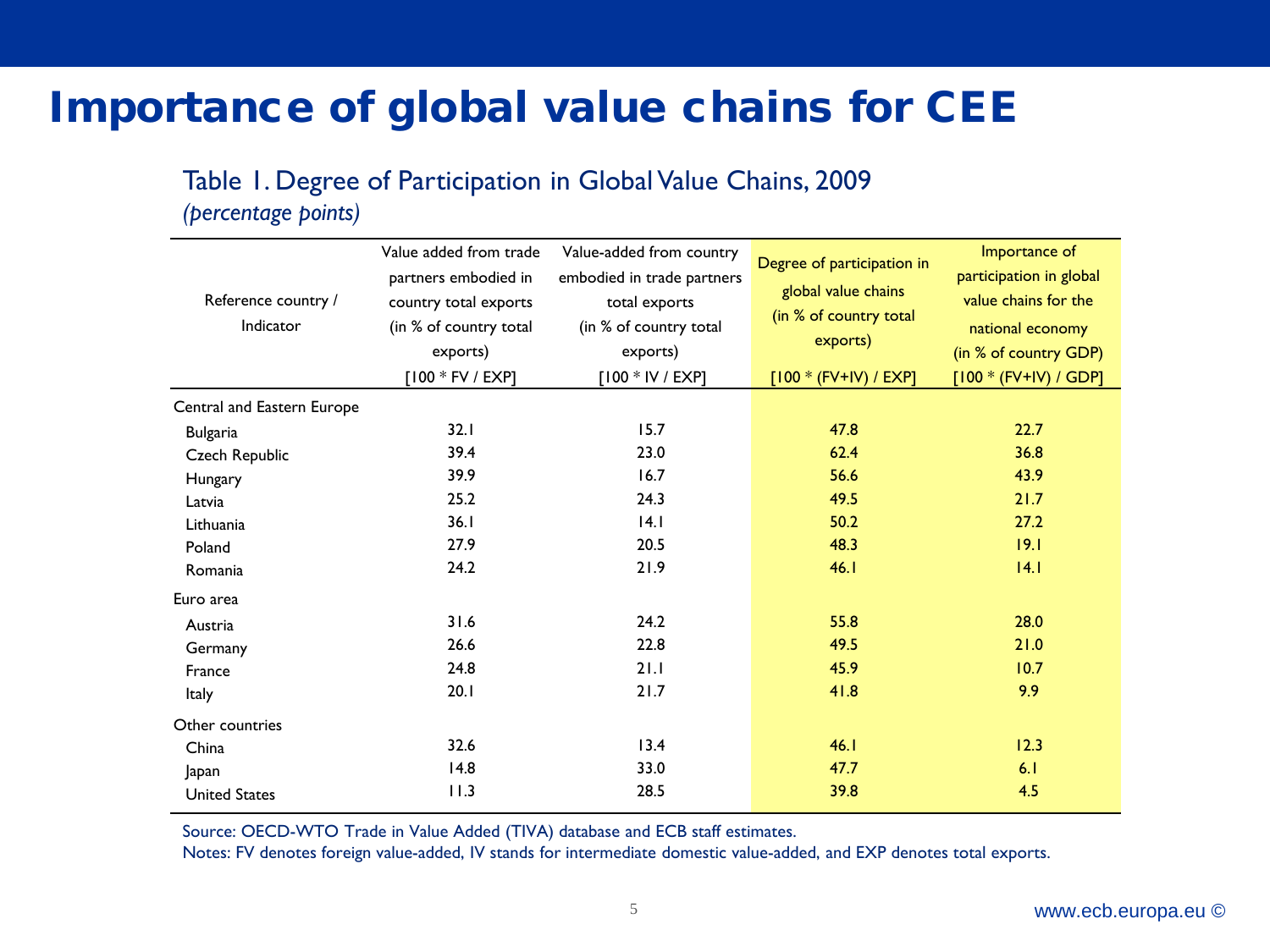# Relative position of CEE in global value chains

### Table 2. Positions of trade partners in global value chains vis-à-vis CEE countries in 2009

#### *(unitless ratio)*

Rubric

|            | Trade partners in GVC / CEE country | <b>Bulgaria</b> | Trade partners in GVC / CEE country | Hungary         | Trade partners in GVC / CEE country | Poland          |
|------------|-------------------------------------|-----------------|-------------------------------------|-----------------|-------------------------------------|-----------------|
| Upstream   | Russian Federation                  | 19.9            | Russian Federation                  | 11.4            | Russian Federation                  | 11.5            |
|            | Japan                               | 6.9             | Japan                               | 8.6             | Japan                               | 6.0             |
|            | <b>United States</b>                | 4.4             | <b>United States</b>                | 8.2             | <b>United States</b>                | 5.5             |
|            | Switzerland                         | 2.9             | Korea                               | 4.4             | Korea                               | 3.1             |
|            | Austria                             | 2.0             | France                              | 2.9             | Italy                               | 2.0             |
|            | France                              | 1.9             | Netherlands                         | 2.7             | Spain                               | $\mathsf{I}$ .4 |
|            | Romania                             | 1.9             | United Kingdom                      | 2.3             | United Kingdom                      | $\mathsf{I}$ .4 |
|            | China                               | 1.8             | Italy                               | 2.2             | China                               | 1.3             |
|            | Lithuania                           | 1.6             | Germany                             | 2.1             | France                              | 1.3             |
|            | Poland                              | 1.5             | China                               | 2.0             | Netherlands                         | I.3             |
|            | Korea                               | 1.4             | Switzerland                         | 1.7             | Switzerland                         | 1.2             |
|            | Italy                               | 1.4             | Austria                             | 1.7             | Belgium                             | 1.1             |
|            | Germany                             | 1.3             | Sweden                              | 1.6             | Poland                              | $\bullet$       |
|            | United Kingdom                      | 1.3             | Romania                             | 1.6             | Austria                             | 0.1             |
|            | Czech Republic                      | 1.3             | Poland                              | 1.5             | Romania                             | 0.9             |
|            | <b>Bulgaria</b>                     |                 | Lithuania                           | 1.5             | Germany                             | 0.9             |
| Downstream | Netherlands                         | 1.0             | Spain                               | 1.4             | <b>Bulgaria</b>                     | 0.7             |
|            | Spain                               | 1.0             | Belgium                             | $\mathsf{I}$ .4 | Hungary                             | 0.6             |
|            | Hungary                             | 0.8             | <b>Bulgaria</b>                     | 1.2             | Lithuania                           | 0.6             |
|            | Sweden                              | 0.7             | Czech Republic                      | 1.1             | Sweden                              | 0.6             |
|            | Latvia                              | 0.5             | Hungary                             |                 | Czech Republic                      | 0.5             |
|            | Belgium                             | 0.4             | Latvia                              | 0.9             | Latvia                              | 0.5             |

Source: OECD-WTO Trade in Value Added (TIVA) database and ECB staff estimates.

Notes: The uniform set of trading partners comprises of countries that are among the top-15 trade partners of at least three CEE countries in cross-border production chains . The tables show the relative importance of CEE countries "downstream" and "upstream" activities vis-à-vis their main trade partners in global value chains. The indicator is constructed as the ratio of: (i) the value added from a trade partner embodied in a CEE country's total exports (reflecting CEE countries' "downstream" activities); to (ii) the domestic value added from the CEE country exported and then embodied in the exports of that trade partner (reflecting CEE countries' "upstream" activities). The higher the value of the index, the more upstream the trade partner is situated in the global value chain relative to the CEE country's exporters.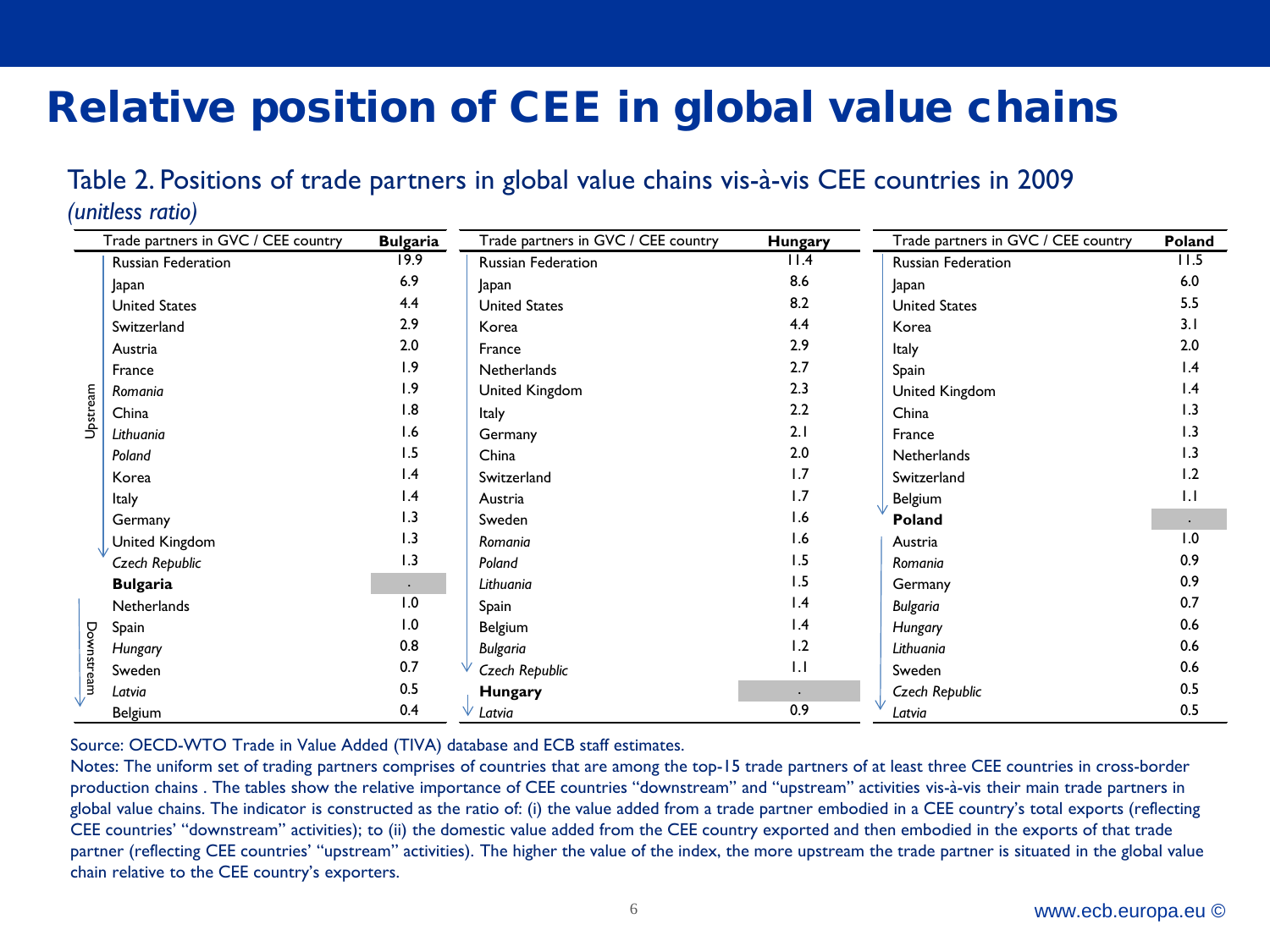# Inventory adjustment over the business cycle

- Changes in inventories pro-cyclical in most CEE countries
- Account for a large share of the cyclical fluctuations of GDP

Figure 2. Cyclical Components of Real GDP and Inventories Relative to Trend GDP *(percentage points divided by 100)*



Rubric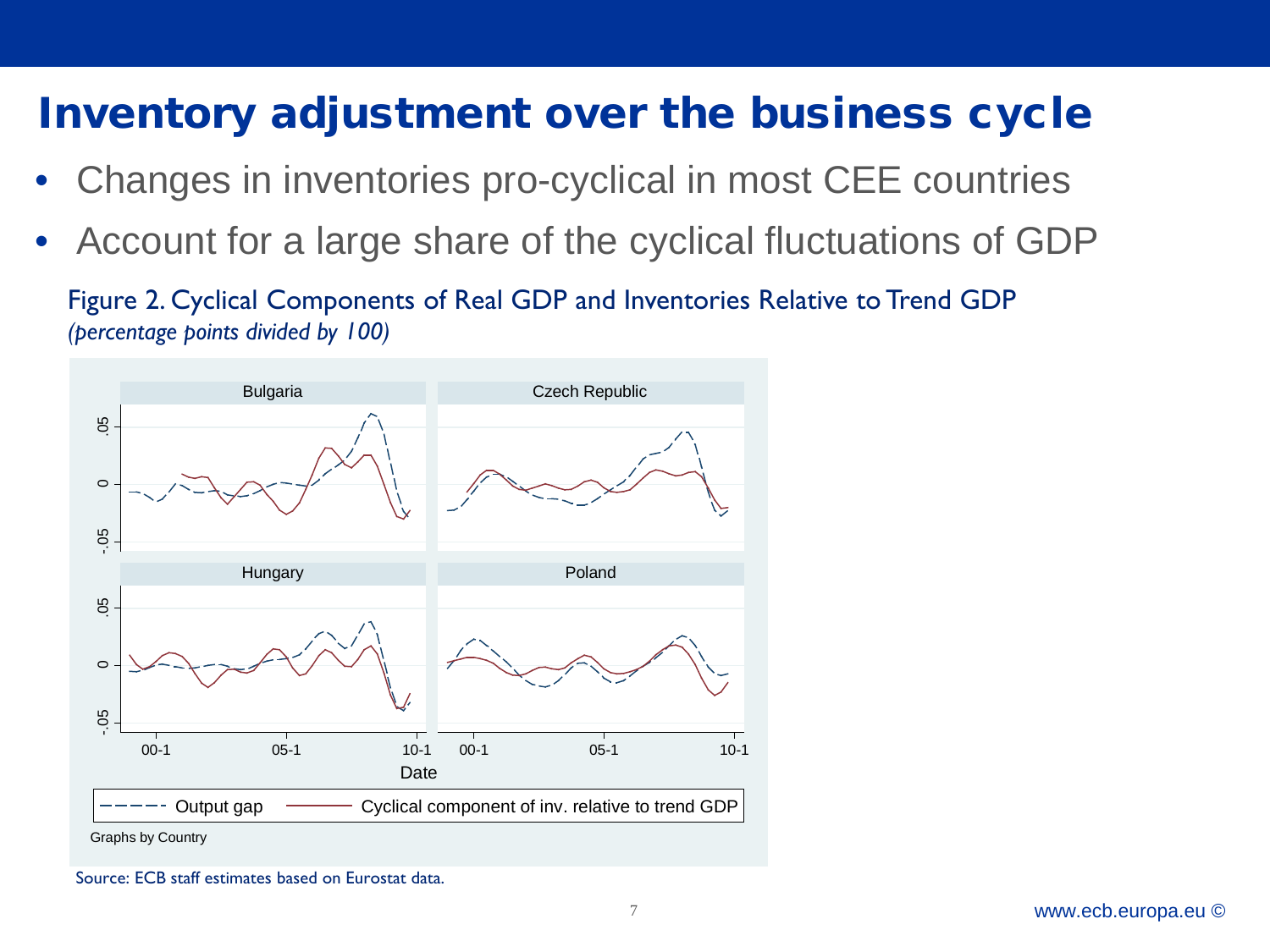## Role of global value chains in output synchronization

• Alessandria, Kaboski, and Midrigan (2011) standard 'import wedge':  $\widehat{\omega}_t = m_t - (-\gamma p_t + c_t)$ 

lower-case variables denote log-deviations from trend;

 $M_t$  – imports of goods (real);

Rubric

- $P_t$  relative price of imports;
- $C_t$  aggregate expenditure (real).
- Augmented import wedge to account for inventory stock adjustments and import content of exports:

$$
\omega_t = \hat{\omega}_t - \alpha^m \frac{\overline{Y}}{\overline{M}} \left( \frac{\Delta Inv_t}{\overline{Y}_t} - \frac{\overline{\Delta Inv_t}}{\overline{Y}_t} \right) - \beta^m \frac{\overline{X}}{\overline{M}} x_t
$$

 $\Delta Inv_t$  – change in aggregate inventories (real);  $Y_t$  – GDP (real);  $\alpha^m$  – share of imported goods in total inventory stock;  $M_t$  – imports of goods (real);  $X_t$  – exports of goods (real);  $\beta^m$  – import component of goods exports.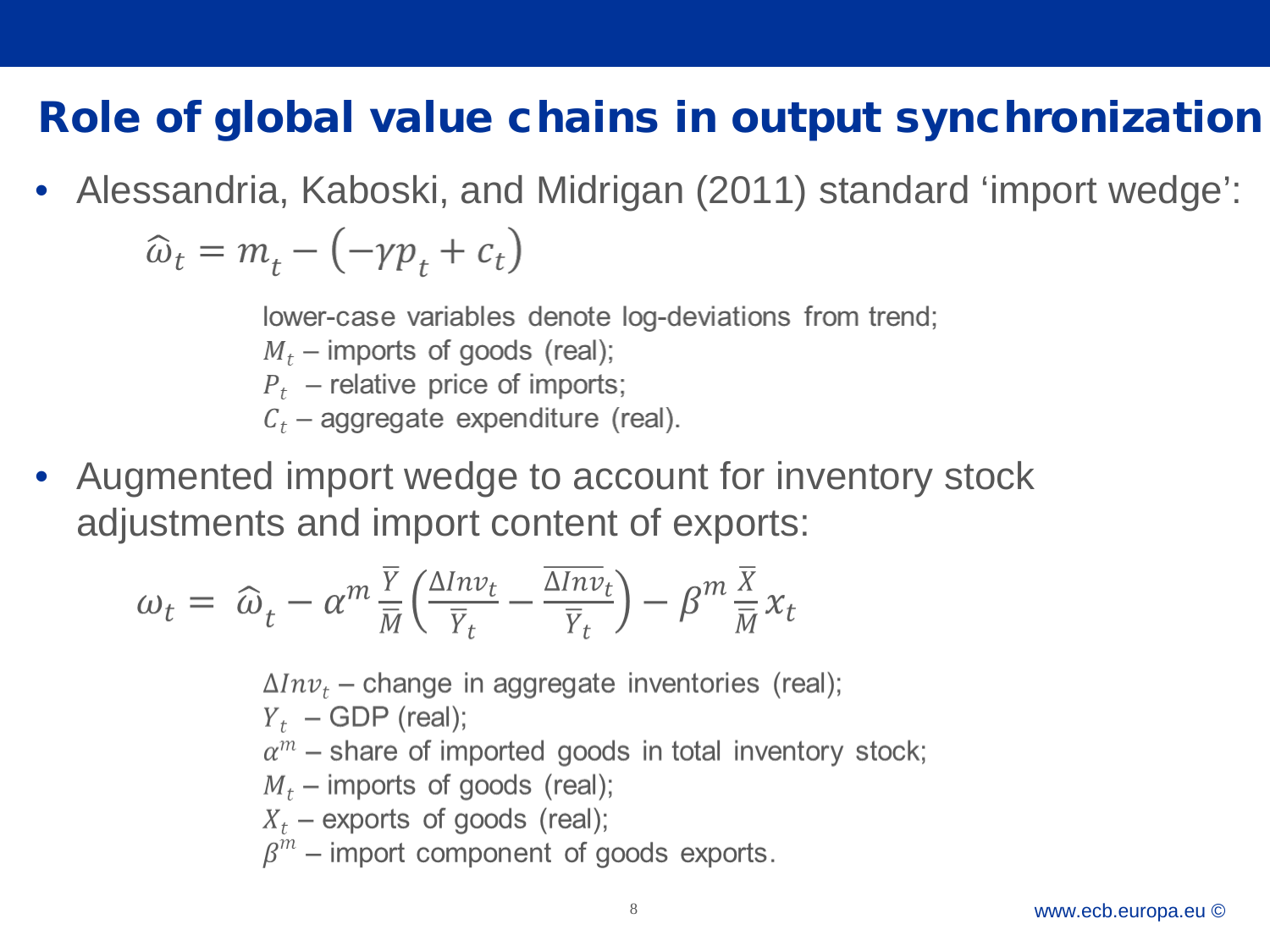# Rubric International vertical specialization and import fluctuations over the business cycle

Inventory stock adjustments and the import content of exports account for a sizeable proportion of cyclical fluctuations of imports

Figure 3. Import Wedge with and without Accounting for Import Content of Exports and Inventories *(percentage points divided by 100)*